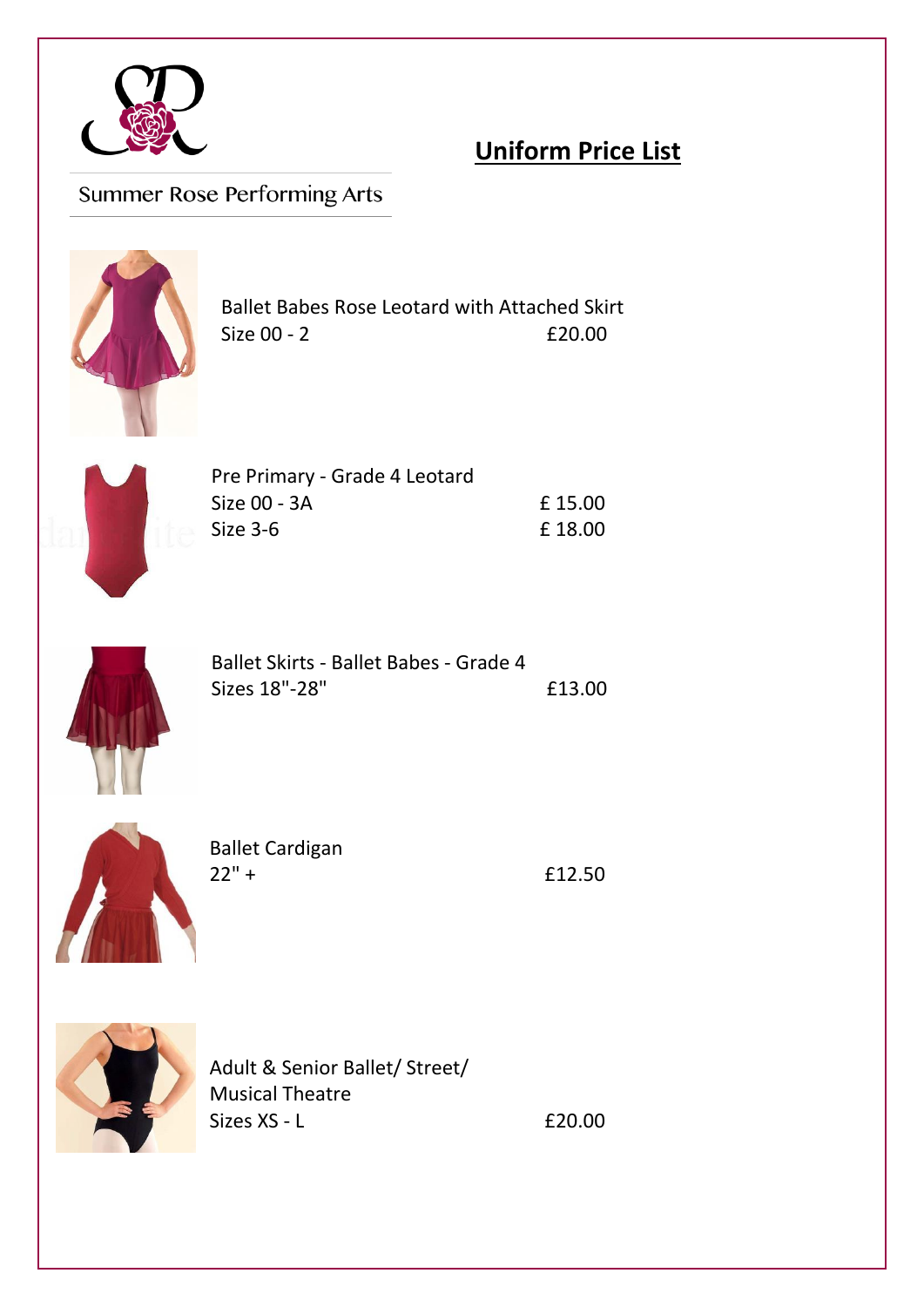

| <b>Leather Ballet Shoes</b> |        |
|-----------------------------|--------|
| Small Size 6 - Large Sizes  | £12.00 |



| <b>Children's Tap Shoes</b> |        |
|-----------------------------|--------|
| Sizes Small 6 - Size 1.5    | £22.00 |
| Size $2 +$                  | £26.00 |



| <b>Adult Tap Shoes</b> |  |
|------------------------|--|
| Sizes 2 - 8.5          |  |

 $£50.50$ 



| Jazz Shoes              |        |
|-------------------------|--------|
| Sizes Small 8 - Size 12 | £22.00 |

| Plum Scrunchie                  |                                 | £4.00 |
|---------------------------------|---------------------------------|-------|
| Plum Head Band                  |                                 | £4.00 |
| Summer Rose Performing Arts Bag |                                 | £8.00 |
| Tights/Socks                    | Children's £5.00 / Adults £7.00 |       |

## **Summer Rose Performing Arts Tops & Hoodies**

| Children's T-Shirt Age 2-13 years       | £10.00 |
|-----------------------------------------|--------|
| With Personalised name                  | £13.00 |
| <b>Adults T-Shirt</b><br>Sizes XS - XL  | £15.00 |
| With Personalised name                  | £18.00 |
| Children's Hoodie Age 2 - 13 years      | £20.00 |
| With Personalised name                  | £23.00 |
| <b>Adults Hoodie</b><br>Sizes XS - XXXL | £27.00 |
| With Personalised name                  | £30.00 |